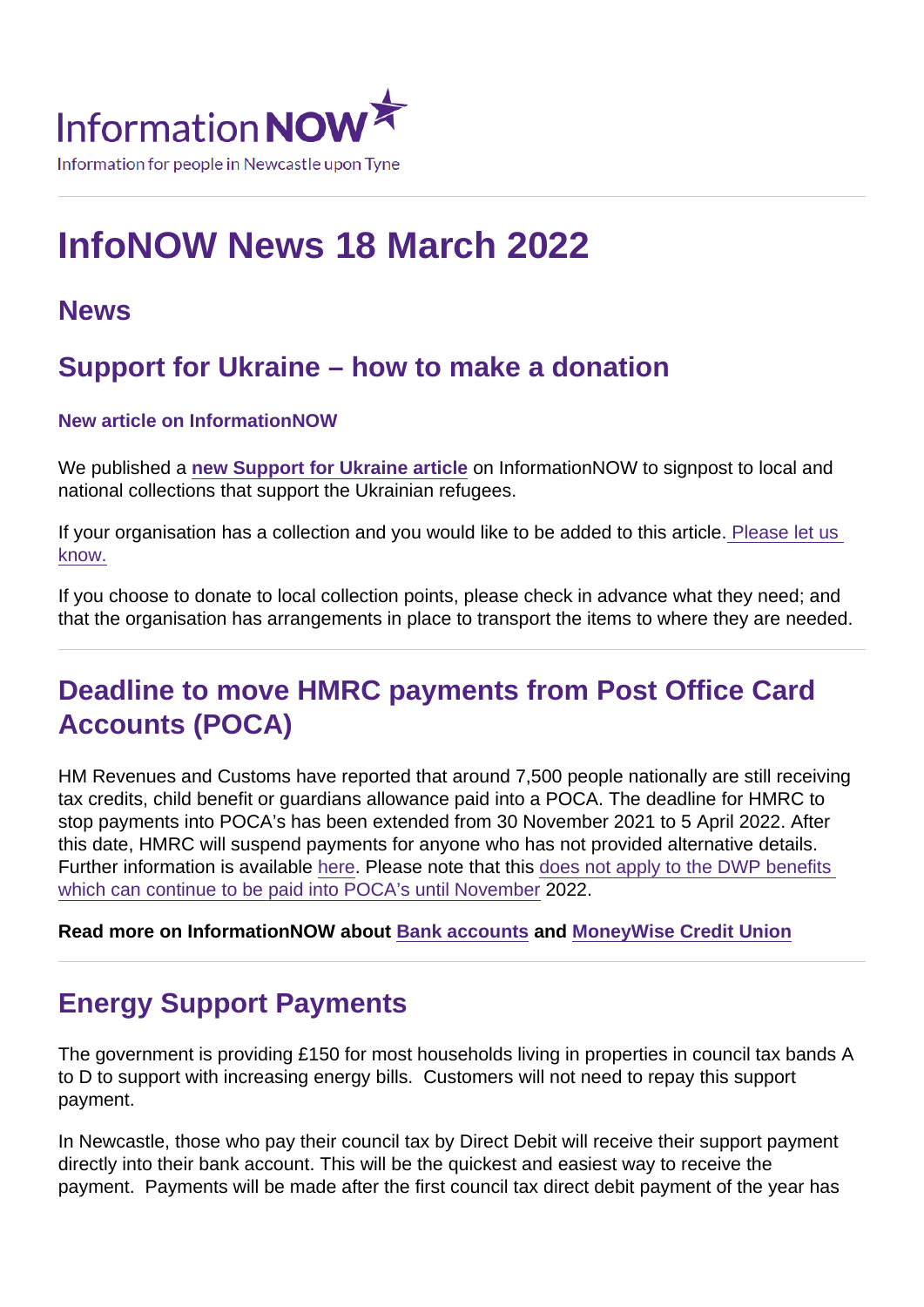been received.

If you live in Newcastle and don't already pay by Direct Debit, you can set one up on using the [Council Tax Direct Debit form](https://newcastle.gov.uk/directdebit) and your payment will be made direct into your bank account.

If you do not pay by Direct Debit, the Council will contact you to advise how you can claim, this will likely involve an application process and therefore will take longer to get the payment to you.

If you do not have a bank account, you will be able to ask the Council to make the payment on to your council tax account to reduce your balance.

Read more about [Cost of living increase – managing on a low income](https://www.informationnow.org.uk/article/managing-on-a-low-income-saving-money/) and Council Tax **[Support](https://www.informationnow.org.uk/article/council-tax-support/)** 

#### New jobcentres and Youth Hubs open

Towns and cities across Great Britain are now home to over 150 [new temporary jobcentres](https://news.dwp.gov.uk/dwplz/lz.aspx?p1=MnQDU0Mzc0MVMxNDM0OjYwQ0VCNjYxQzNEMkVEMEZBQzYzRkEwOEIzNjFEMEYz-&CC=&w=76931) and Youth Hubs which will support [the Government's new Way to Work campaign](https://jobhelp.campaign.gov.uk/way-to-work) to get 500,000 people into work by the end of June.

[Read more on Way to Work on Gov.uk](https://www.gov.uk/government/news/new-jobs-mission-to-get-500-000-into-work)

[Read more on Support to prepare for work in Newcastle on InformationNOW](https://www.informationnow.org.uk/article/preparing-for-work/)

### Get Involved

### Newcastle Community Champions Network

Newcastle is an international city and appreciates all that people from across Europe and the wider world bring to the cultural, business and educational life of the city.

They recognise that people want to connect to where they now live; to 'do their bit' and add to the vibrancy of the city. But sometimes, people need support and information, say in another language, from a trusted peer or someone like them. With this in mind, the City Council established a [Community Champions network.](https://www.newcastle.gov.uk/community-champions) This network includes ordinary people from across the city who volunteer to keep people up to date. The network was established to help our response to the Covid pandemic and whilst it is still focusing on supporting the vaccine rollout in Newcastle, they are beginning to consider widening the focus to other areas of health and wellbeing. Training and support is provided. A weekly email bulletin goes out.

They already have volunteers bu they want to raise awareness of the network amongst people and communities that aren't yet aware of it. Could you help promote it please ? More information on what's involved and the commitment to Community Champions is available on the website. If you, or anyone you know, has a question, they can email: [fozia.haider@newcastle.gov.uk](mailto:fozia.haider@newcastle.gov.uk) or [hannah.morrow@newcastle.gov.uk](mailto:hannah.morrow@newcastle.gov.uk)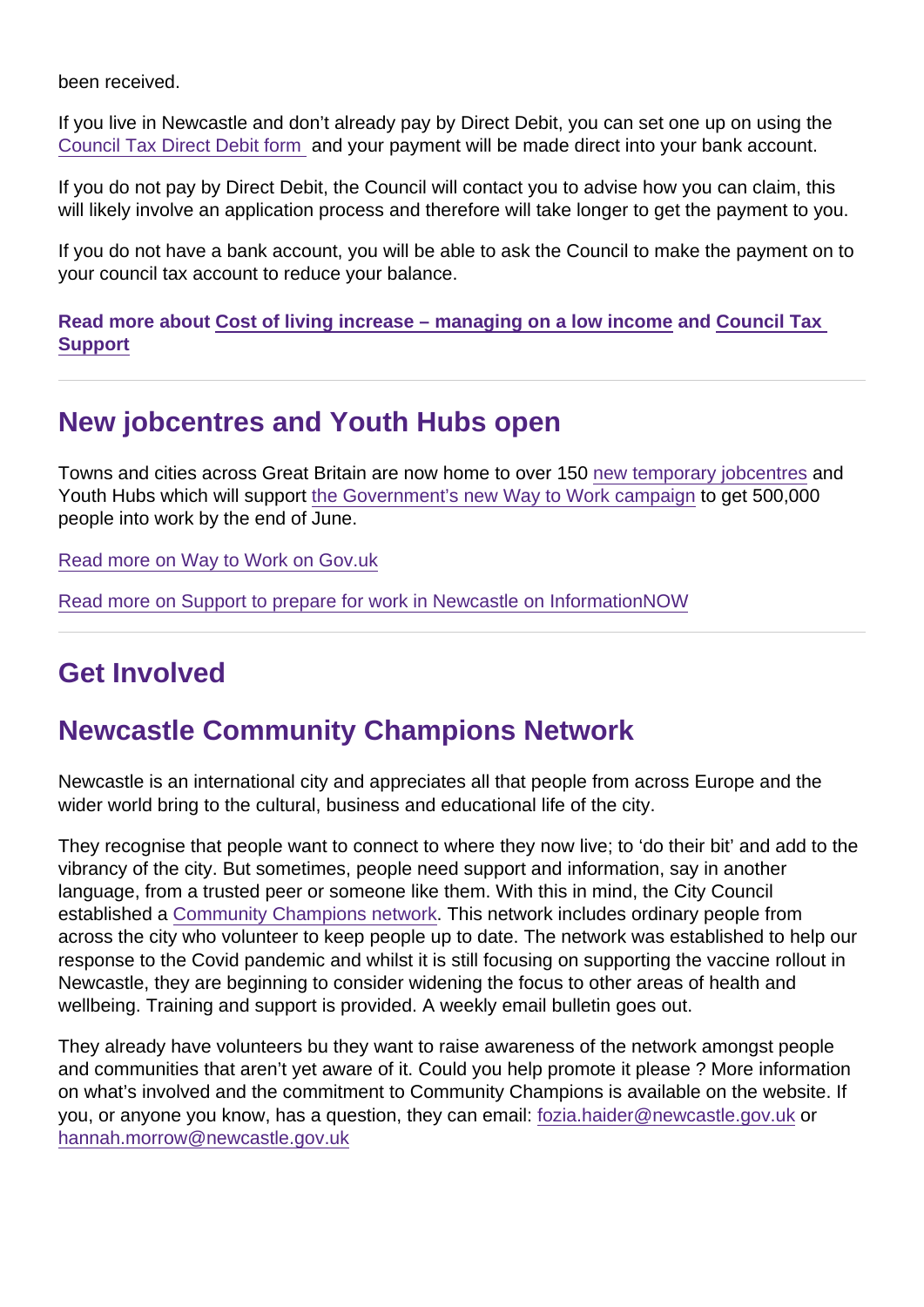### Carers Wellbeing Fund

Do you know someone or are you working with an adult who cares for someone in Newcastle who cannot manage without their help because of illness, disability, frailty, mental health problems or alcohol or drug related problems? Could they benefit from a small grant to help them in their caring role?

Carers and/or the people they care for do not have to have be engaged with the Council's Social care services or have had a statutory carer's assessment to apply to this fund, managed by  [Newcastle Carers.](https://www.informationnow.org.uk/organisation/newcastle-carers/) 

The Carers Wellbeing Fund may be able to provide a small grant to help them as a carer. The fund is open to all adult carers and is intended to help maintain and improve a carer's health and wellbeing and grants can be used in many ways, for example:

- garden maintenance,
- a holiday or weekend break in the UK
- gym membership, exercise classes
- driving lessons
- buying items for an activity or hobby such as a bicycle or craft supplies
- household items such as a washing machine, cooker, a fridge or a bed/mattress
- electrical goods such as tablets, laptops or mobile phones

Read more on InformationNOW about [Looking after someone](https://www.informationnow.org.uk/article/looking-after-someone/) and [carers wellbeing fund](https://www.informationnow.org.uk/article/carers-opportunities-fund/)

Still have questions? Contact Fiona Richardson, Carers Lead Officer on 07970 626 326 or email [fiona.s.richardson@newcastle.gov.uk](mailto:fiona.s.richardson@newcastle.gov.uk) or contact Newcastle Carers.

#### Make a difference – Become a CNTW NHS Foundation Trust Governor

This is an exciting opportunity to represent the interests of CNTW NHS Foundation Trust members and partner organisations making sure that the views of the wider community are considered in developing their services.

They are holding elections to Council of Governors in the following constituencies:

- Carer: Adult Services (1 seat)
- Carer: Neuro-Disability Service (1 seat)
- Public: Sunderland (1 seat)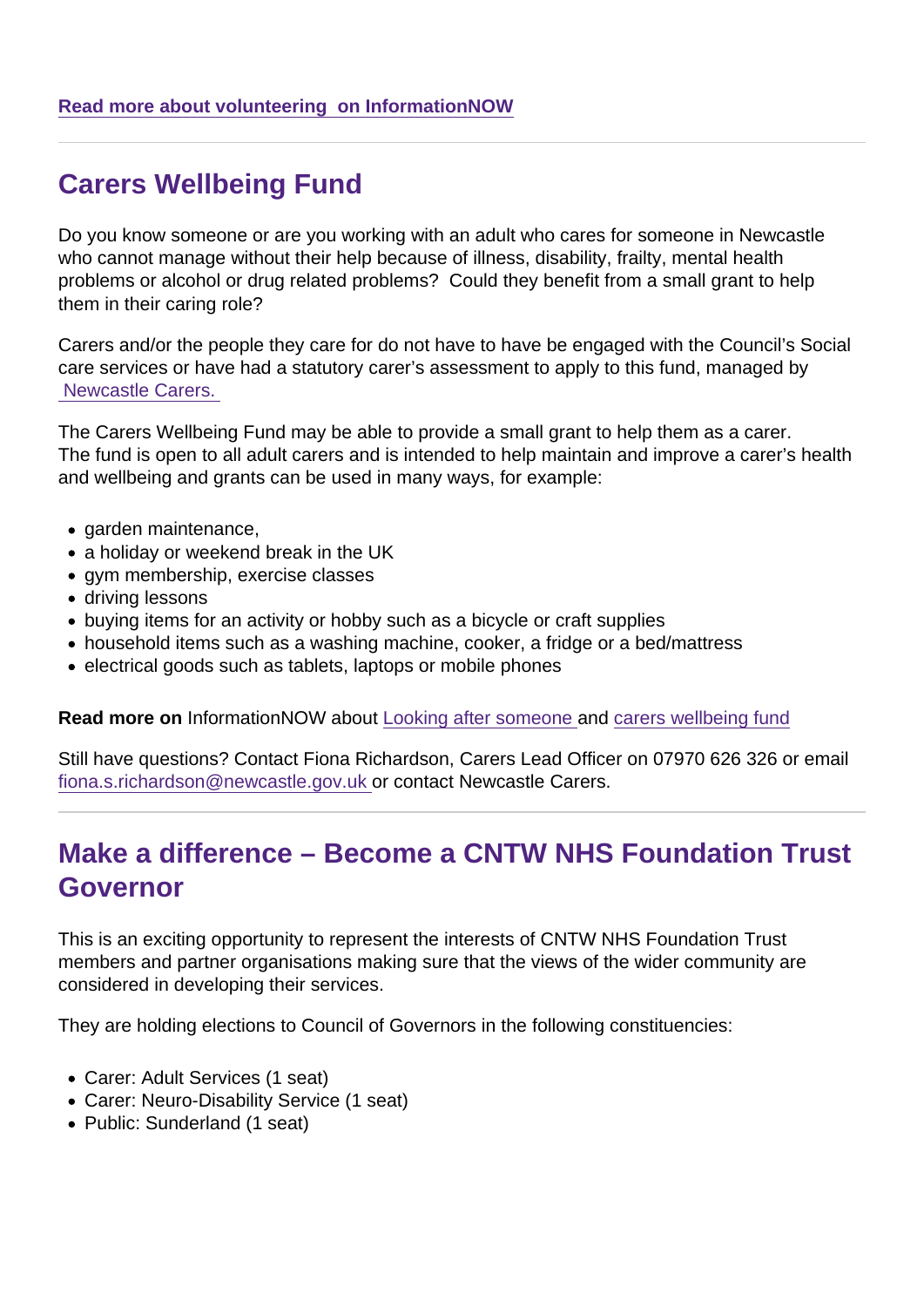If you would like more information on how to apply to become a Governor, please email: [corporateaffairs@cntw.nhs.uk](mailto:corporateaffairs@cntw.nhs.uk).

[Complete a nomination form](https://secure.cesvotes.com/V3-1-0/cntw2022/en/home?bbp=46715&x=-1) to stand for election to these positions and can be obtained from the Returning Officer in the following ways: Telephone: 0208 889 9203 Email: [ftnominationenquiries@cesvotes.com](mailto:ftnominationenquiries@cesvotes.com) Text: Text 2FT NW and your name and address to 8802

Post: Civica Election Services, The Election Centre, 33 Clarendon Road, London, N8 0NW

Deadline for completed nomination applications is 5pm, Tuesday 29 March 2022

Should any nominee wish to withdraw their nomination, they must put this in writing to the Returning Officer by 5pm, Friday 1st April 2022.

Voting will open on Wednesday 20 April 2022. Voting will close at 5pm on Wednesday 11 May 2022.

[Read more on InformationNOW about care and support](https://www.informationnow.org.uk/article/care-and-support/) 

#### **Consultations**

# Help shape Carer Support services, 30 March 2022

Newcastle City Council is working in partnership with [NHS Newcastle Gateshead Clinical](https://www.informationnow.org.uk/organisation/newcastle-gateshead-clinical-commissioning-group-ccg/)  [Commissioning Group](https://www.informationnow.org.uk/organisation/newcastle-gateshead-clinical-commissioning-group-ccg/) to review and recommission the provision of services for unpaid carers, of all ages who are providing care and support to someone living in Newcastle who couldn't manage without that support because of disability, illness, frailty, mental health problems or alcohol or drug related problems.

They want to build on local, regional and national learning, experiences and research to better support and enable carers in their caring role by:

- identifying and improving access to opportunities, services and support that enhance and improve a carers social, emotional and physical health and wellbeing
- supporting and enabling carers to live safely and confidently in their caring roles

Either you or a representative from your service/organisation is welcome to our service provider event on Wednesday 30 March 2022 from 1pm until 2.30pm where they will share with you what they know and offer you the opportunity to share your views, thoughts and opinions from a provider or professional perspective about what should be included in the future offer to carers

Please book by emailing [nina.dixon@newcastle.gov.uk](mailto:nina.dixon@newcastle.gov.uk)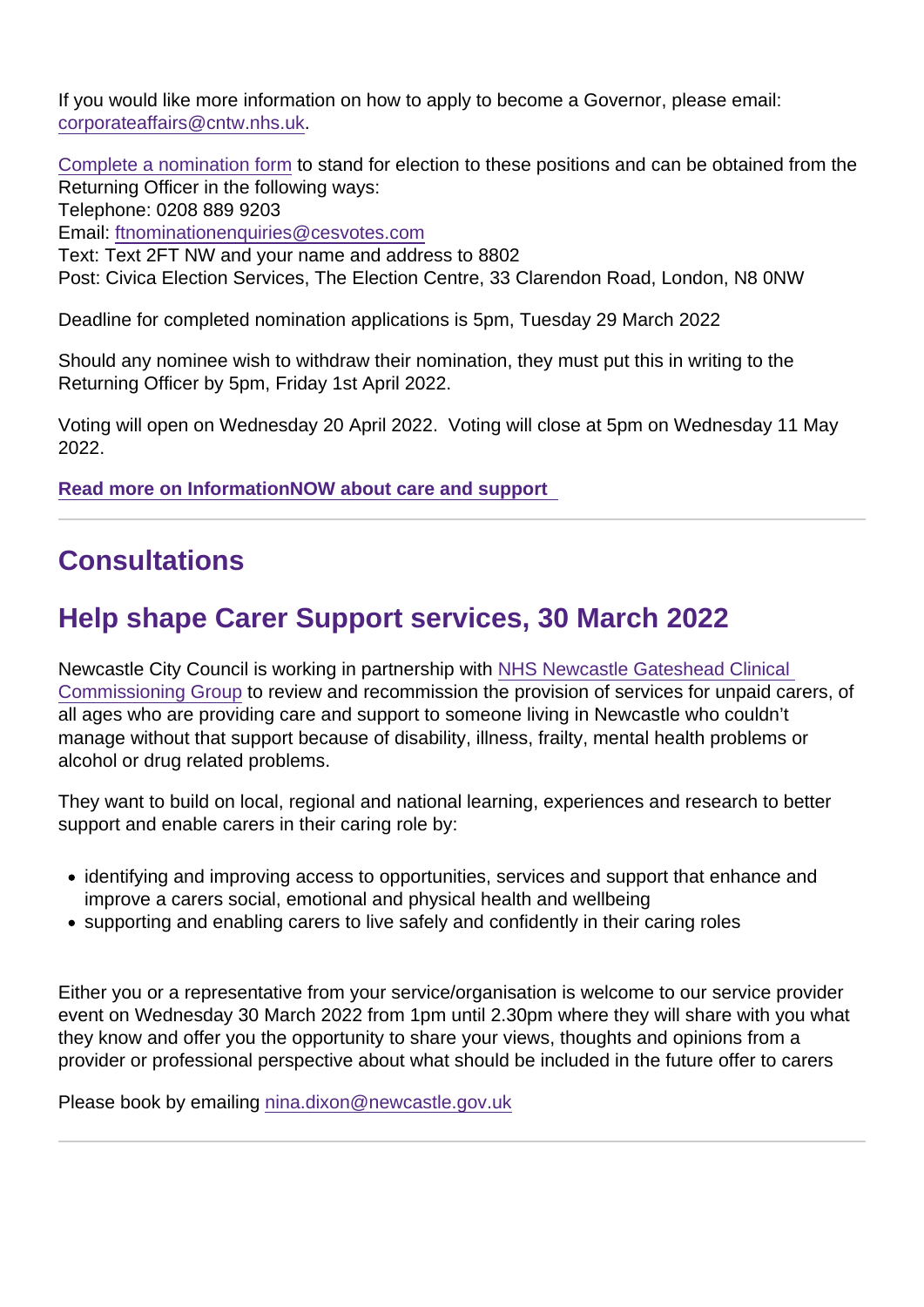## Newcastle Fund consultation

Newcastle City Council is reviewing the Newcastle Fund and are seeking views and experiences as part of a wider review. Please respond by 30th March.

The Newcastle Fund is the Council's discretionary grant fund for voluntary and community sector organisations in Newcastle. Since it was introduced in 2011, the Fund has supported hundreds of local organisations to deliver vital community activity through annual rounds of funding and a competitive application process. The average award given in Round 12 of the Fund was £21,203. You can find out more about awarded grants on the [Council's Newcastle Fund webpage](https://www.newcastle.gov.uk/services/communities-and-neighbourhoods/newcastle-fund).

They are seeking your views and experiences as part of a review of the Fund's priorities and processes. They know that the regional funding landscape is changing for community organisations and that learning the pandemic has given important lessons; they want the Fund to deliver the right support to the city's most vulnerable people. The following questions ask for your views on how the Fund could be delivered to best support local organisations in their essential work.

The results of the consultation will be published on [Let's talk Newcastle Online](https://www.letstalknewcastle.co.uk/consultations/329). If you have any questions about this or you need this information in a different format, such as large print, please email : [newcastlefund@newcastle.gov.uk](mailto:newcastlefund@newcastle.gov.uk).

[Read more on InformationNOW about care and support](https://www.informationnow.org.uk/article/care-and-support/) 

# **Training**

# Events and Training from Connected Voice

You can see the entire programme of free training, events and network meetings on the  [Connected Voice website](https://www.informationnow.org.uk/organisation/connected-voice/)

Upcoming events:

- VCSE Networking Event: Food Access, poverty, education and employment, Wednesday 30 March, 1pm to 3pm [Book](https://www.informationnow.org.uk/event/vcse-networking-event-food/)
- VCSE Networking Event: Volunteering, Wednesday 25 May, 1pm to 3pm [Book](https://www.informationnow.org.uk/event/vcse-networking-event-volunteering/)
- Connected Voice Newcastle and Gateshead Funding Fair 2022, Wednesday 22 June, 1pm, [Book](https://www.informationnow.org.uk/event/newcatle-and-gateshead-funding-fair/)
- VCSE Networking Event: [Digital Inclusion](https://www.informationnow.org.uk/event/vcse-networking-event-digital-inclusion/), NOTE date change: Wednesday 21 September, 1pm to 3pm
- Advocacy and the Mental Capacity Act: Empowerment and protection, Thursday 31 March, 1pm [Book](https://www.informationnow.org.uk/event/advocacy-and-the-mental-capacity-act-empowerment-and-protection/)
- Cultural Competency: Working with ethnically minoritised communities Wednesday 6 April, 10am [Book](https://www.informationnow.org.uk/event/cultural-competency-working-with-ethnically-minoritised-communities-3/2022-04-06/)

[Find more training on InformationNOW](https://www.informationnow.org.uk/events-activities/your-search-results/?sString=training&loc=&postcode=&org=&day=)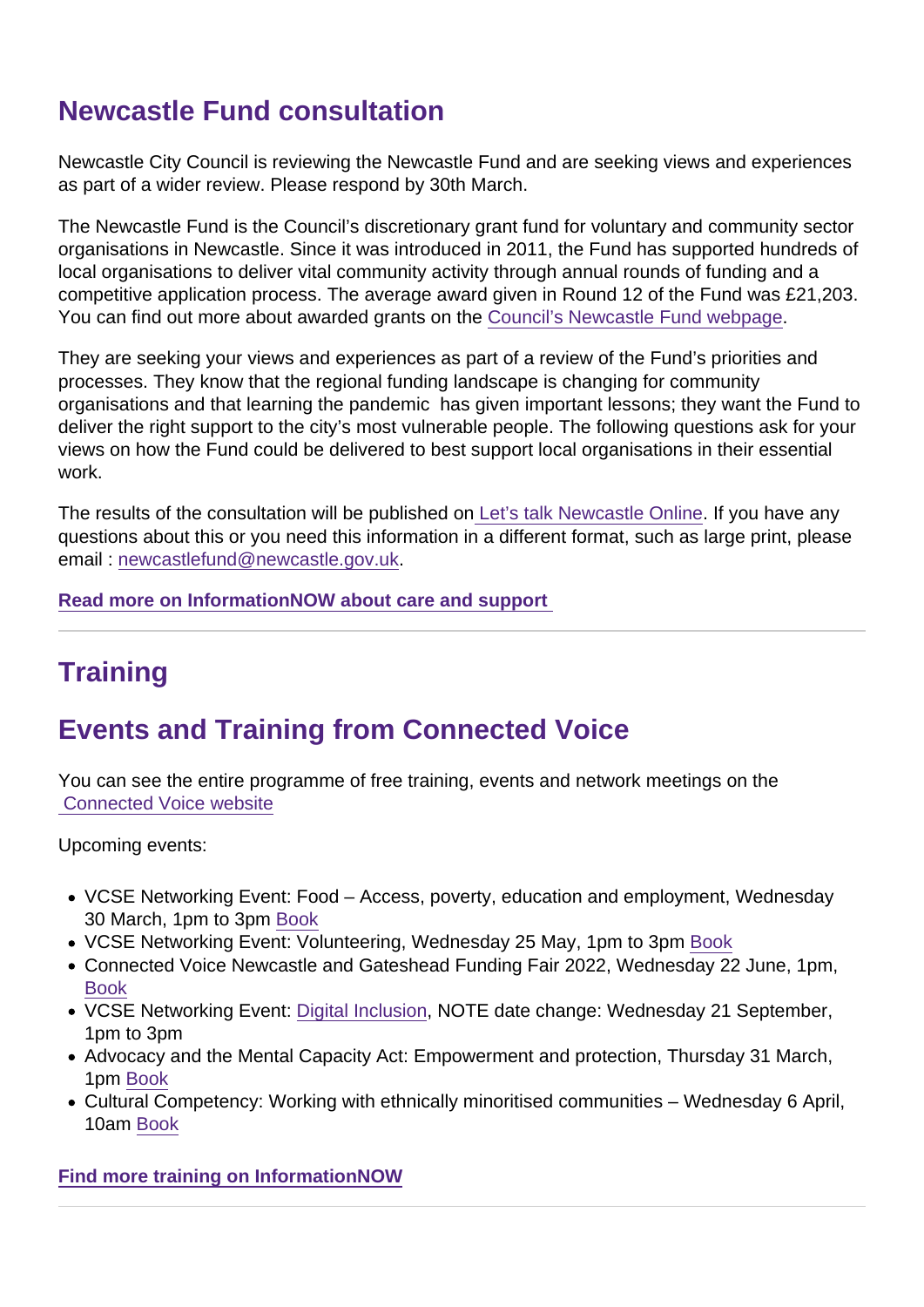#### Neurodiverse Autism Awareness Training

[Moving On Tyne & Wear \(MOTW\)](https://www.informationnow.org.uk/organisation/moving-tyne-wear/) is inviting staff members from any business across Tyne & Wear to attend their free Autism awareness training. Up to 2 staff members per organisation can attend which could include your business leaders, HR staff and/or Corporate Social Responsibility members.

[Read more and book for 8th April](https://www.informationnow.org.uk/event/neurodiverse-autism-training/2022-04-08/)

## Spotlight on

### Trans Day of Visibility

Thursday, 31st March 2022

You are invited to a Trans Lives North-East event, celebrating Trans Day of Visibility on Thursday, 31st March 2022. This is a face-to-face event, offering the opportunity to come together, celebrate and socialise. There will be online options to join in if you are unable to attend in-person. Refreshments will be available during the event and thy aim to offer a safe space for the community, family and allies.

The celebrations start at 3:30pm, at the Civic Centre Banqueting Suite in Newcastle-upon-Tyne with workshops led by local transgender/non-binary artists, offering the chance to get creative. Artists Leo Mateus (he/they) and Melody Sproates (they/them) will lead the workshops, plus there will be an online art workshop with artist Lou Brown (they/them).

From 5.30pm, there will be a series of short talks from local support providers and the opportunity to ask questions. The event will be opened by Lorna Smith, Deputy Director of Public Health, Newcastle City Council.

There is no charge to attend, [but you will need to book in advance through this link:](https://www.informationnow.org.uk/event/trans-day-of-visibility/)

[Use this Eventbrite link to register the free online art workshop with artist Lou Brown \(they/them\)](https://www.eventbrite.co.uk/e/trans-day-of-visibility-online-art-workshop-tickets-289678745927   )  [on the 31st of March 2022, 5 to 6:30pm:](https://www.eventbrite.co.uk/e/trans-day-of-visibility-online-art-workshop-tickets-289678745927   )

You can contact them confidentially on [tlsg@newcastle.gov.uk](mailto:tlsg@newcastle.gov.uk) or by phone: Mesmac Newcastle and Shine 0191 233 1333

#### Research

#### Fall in living standards predicted